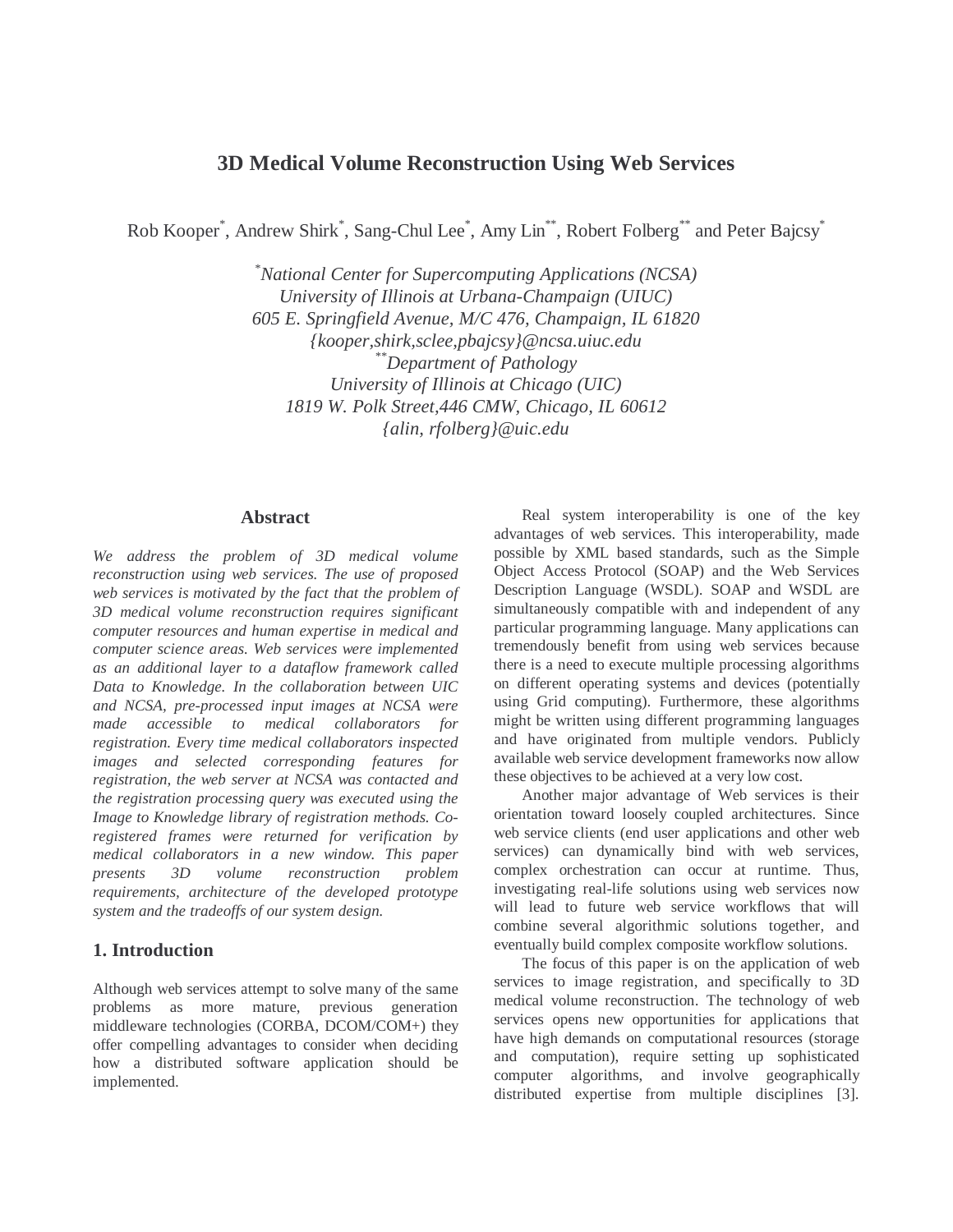Generally, we have found web services to be an especially attractive technology for academic research projects because their open and interoperable nature facilitates sharing, collaboration, and discovery. This, in combination with the aforementioned advantages outweighed the risk of adopting current web service technologies [12].

Our work aims at (1) providing computational resources to end applications using web services, (2) building tools for user interaction with images (e.g., image visualization, registration feature selection), and (3) using web services for accessing sophisticated algorithms and for executing computationally intensive and memory demanding image processing queries. Our objective is to provide either a set of developed software tools or the hardware resources at NCSA or both to scientific communities with the use of web services.

In this paper, we formulate the problem of 3D volume reconstruction using I2K algorithms [8], explain the system design using web services [11], and provide a brief description of the D2K Web Service architecture [7], [10].

# **2. Motivation for 3D Volume Reconstruction Using Web Services**

We address the problem of 3D medical volume reconstruction using web services. 3D volume reconstruction is understood as the problem of (a) mosaicking microscopy image tiles of one cross section, and (b) aligning images of multiple cross sections to form a 3D volume of large data size. The use of proposed web services is motivated by the fact that the problem of 3D medical volume reconstruction requires significant computer resources and human expertise in medical and computer science areas. We view web services as the mechanism for establishing a collaborative environment between medical and computer science collaborators and combining their geographically distributed expertise.

## **3. Problem Description**

In a collaborative environment with medical and computer science collaborators, the goal is to reconstruct 3D medical volume from high resolution microscopy images of several cross sections. High resolution mosaic images of cross sections are formed from a large set of tiles, and then the mosaic images are aligned to construct a 3D volume. From a medical collaborator viewpoint, 3D volume reconstruction requires (a) setting up sophisticated 3D volume reconstruction algorithms and (b) computation and storage beyond the capability of a desktop computer, and therefore computer science expertise and resources. From a computer science collaborator viewpoint, 3D volume reconstruction requires selecting pairs of matching features for cross section alignment and hence medical expertise. Thus, there is need to develop a cyber-infrastructure environment where the computational resources and the expertise of remotely located medical and computer science collaborators can be integrated.

## **3.1. Application Scenario**

We address the problem of 3D volume reconstruction in a collaborative environment by using web services. Our prototype system, shown in Figure 1, enables medical and computer science researchers to solve 3D volume reconstruction problems using web services.

The developed solution consists of the following workflow. First, a medical collaborator, e.g., from UIC, acquires images and sends data to his or her computer science collaborator. It is also possible that the medical collaborator uploads the data assuming a high bandwidth connection. Second, a computer program automatically mosaics image tiles, selects the most salient frame from each sub-volume, segments the selected frames and precomputes centroids of all segments. The pre-processed images and centroid information are packaged for web access. Third, the medical collaborator will be notified about the URL designed for accessing and navigating the image data, as well as for selecting registration points and visualizing registration results.

The medical collaborator selects matching features for cross section alignment by using standard human computer interfaces (HCI), and our developed image navigation tools [15]. The points are saved at NCSA UIUC for additional processing after pressing the button "Compute". Pressing this button sends a query from UIC to NCSA to request registration computation. After the computation is completed, the results can be displayed by pressing the button "Result". Pressing the button "Result" executes (a) a query transmission from UIC to NCSA, (b) image transformation according to the computed parameters, and (c) a transmission of the resulting image back to UIC. In the aforementioned workflow, all operations that require intensive computation are performed at NCSA (computer resource location), while all operations that require medical domain knowledge (image acquisition, registration point selection, and volume inspection) are performed at UIC (domain expertise location).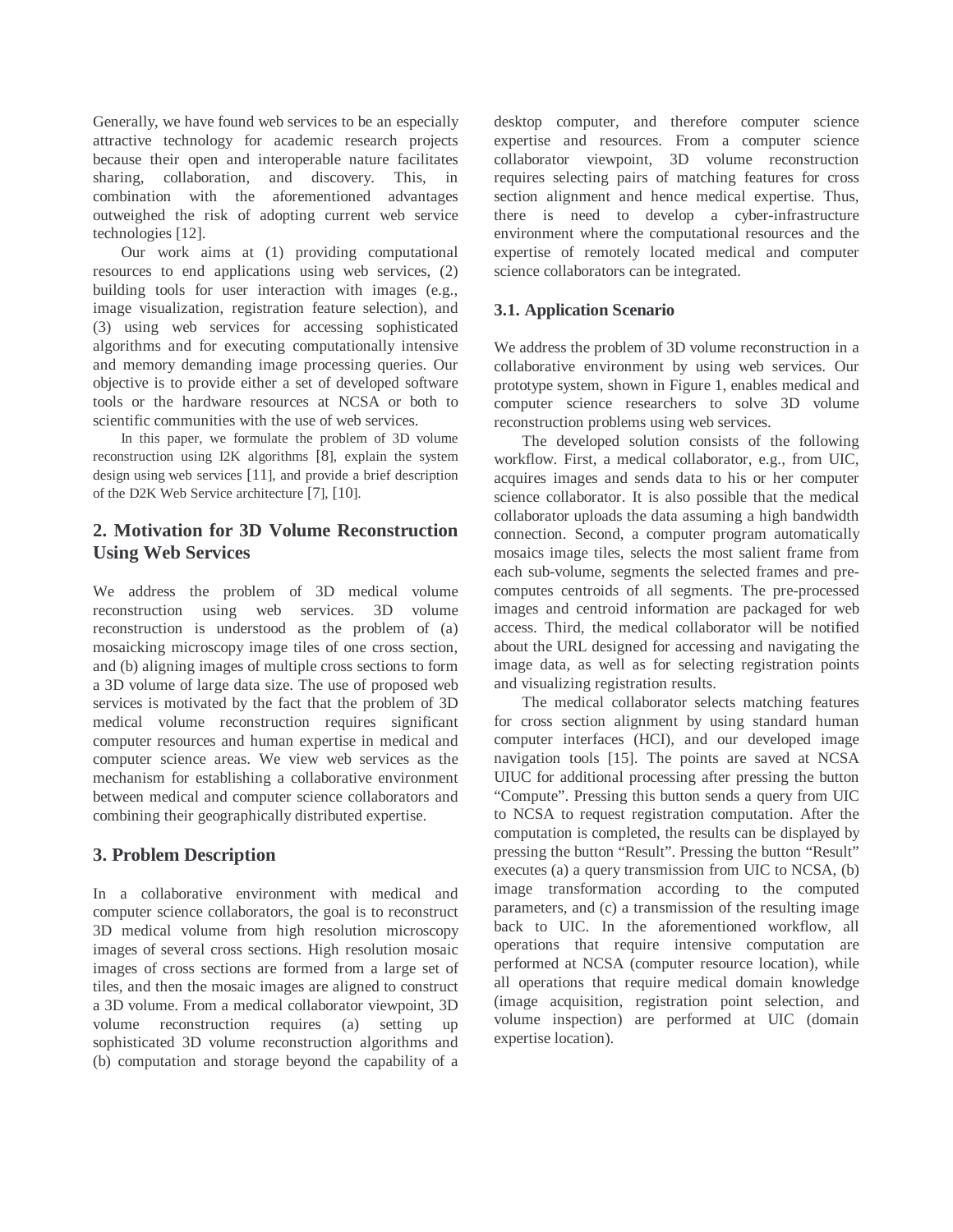

**Figure 1: An overview of the current application scenario.** 

#### **3.2. Input data**

The input data set consists of two 3D medical volumes from the medical school at the University of Illinois at Chicago. The data are stored in TIF format. The first volume consists of (a) 21 color tiles (each tile is about 800Kbytes, 512x512 pixel size) that have to be stitched together into a frame, (b) 13 frames in each sub-volume that represents a cross section and (c) 16 sub-volumes that have to be aligned to form a 3D volume (about 5 gigabytes and about 2,750 x 1,200 x 208 pixel size). The second volume after reconstruction leads to 3.5 gigabytes and about 1,590 x 1,530 x 117 pixels.

#### **3.3. Previous Work**

There exist commercial software packages that address the problems of image access and navigation with other than web service approaches. In the medical domain, these solutions are known as "Virtual Microscopes" and primarily owned by companies (like Bacus Laboratories, Inc. [13] and Aperio Technologies [14]). In the GIS domain, the solution for accessing all IKONOS aerial photos before 9/11 was developed by Microsoft (navigation capability without annotation or computation capability).

Among the most recent solutions using web services, we should mention a new suite of web service tools to facilitate multi-sensor investigations in Earth System Science that is sponsored by NASA [4], and web services implemented for GIS data operations (ArcWeb tools [9]). The tools for NASA are developed based on a framework using grid workflows (known as SciFlo) [5]. Other workflow frameworks, like Kepler [6], have not been used for applications using web services. The ArcWeb services [9] are proprietary, and focus primarily on (a) accessing terabytes, and (b) reducing data storage and maintenance costs.

In contrast to previous work, the presented work is based on the data flow framework called D2K [7]. It is a visual programming environment and data flow execution engine developed at NCSA for data mining applications (prediction, discovery, and anomaly detection with data management and information visualization). The underlying 3D volume reconstruction algorithms came from a library of image analysis tools called I2K [8], also developed at NCSA. Our prototype system has been used in practice for 3D reconstruction of uveal melanoma tissues that is a part of the NIH-funded collaboration between UIC and NCSA.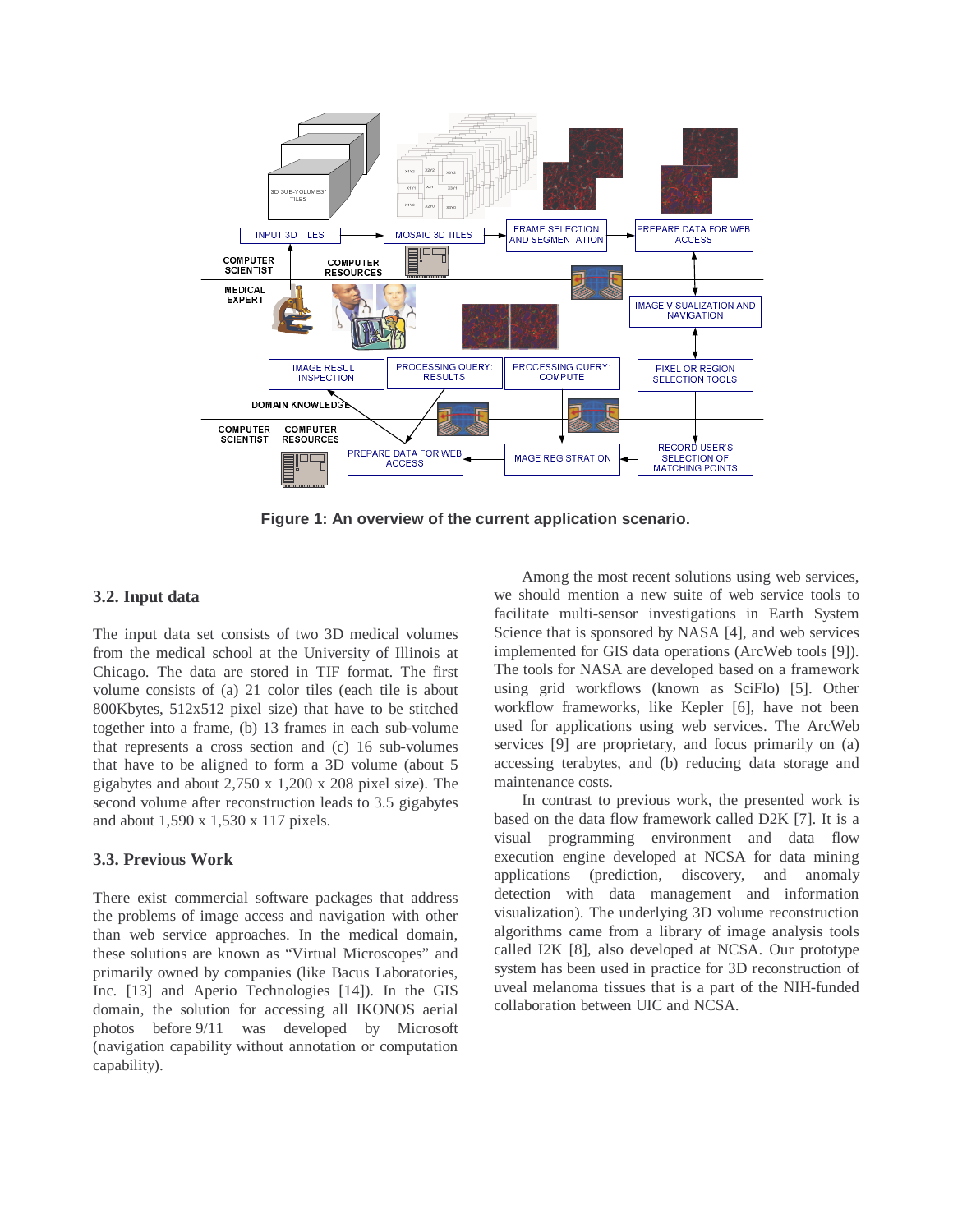

**Figure 2: The overall architecture of the proposed system.** 

### **4. System Design Using Web Services**

### **4.1. System Architecture**

The overall architecture of the proposed system is illustrated in Figure 2. It is assumed that (a) all connections inside of NCSA are high speed, and (b) there might be additional high speed connections between the storage machines and the NCSA supercomputer. A user (a medical expert) will be able to interact with the system if he/she has a low bandwidth connection to the Internet. If the image size is larger than user's RAM or screen size then the image access would be enabled by (a) creating a multi-resolution image pyramid, (b) tiling images at multiple resolutions, and (c) storing pyramid and tile information in a database. The current implementation assumes that the two image frames to be registered do not exceed available memory of the medical expert's desktop.

The problem of image navigation is solved by (a) selecting and displaying image sub-areas at a chosen resolution, (b) panning through spatially large images using vertical and horizontal slider bars, and (c) selecting sub-set of bands to display to original data, pre-processed data (segmentation) and registered data. We should note that in our architecture, the user interface was implemented using Java applets. The reason for choosing Java applets comes from the fact that web services have been designed for web-based software interoperability but not for image visualization and data interaction purposes. The additional problem of registration feature selection is approached by providing tools for either pixel selection or

region selection that is converted to a region centroid. The problem of intensive computation and extensive storage is tackled by (a) preparing a set of processing algorithms accessible by web services, and (b) using storage and computational resources at NCSA.

The proposed approach is based on the storagecomputation paradigm, where a user is running only a "thin" client applet with small storage-computation resources and all storage demanding and computationally intensive operations are performed at NCSA. If a user would like to perform all operations at his desktop then he could install the entire system locally on his machine. We have not pursued the paradigm where data sets would be transferred to a local machine and computationally intensive processing of large size image data would be performed on a local machine.

#### **4.2. D2K Web Service Architecture**

The D2K Web Service (WS) provides a WS-I Basic Profile 1.1 compliant programming interface for executing D2K Itineraries on remote D2K Servers [7]. D2K itineraries are XML files that define data mining applications composed of D2K modules (Java classes) that have been connected together to form a directed graph. The D2K Server, like other D2K-driven applications such as the D2K Toolkit (a GUI for building itineraries), uses the D2K Infrastructure as the itinerary execution engine (see Figure 3).

Each D2K Web Service endpoint contains a library of registered itineraries available for execution by clients. For each itinerary, a pool of resources required for execution (Java classes, property files, etc.) is also stored. Associated with each itinerary definition is a list of D2K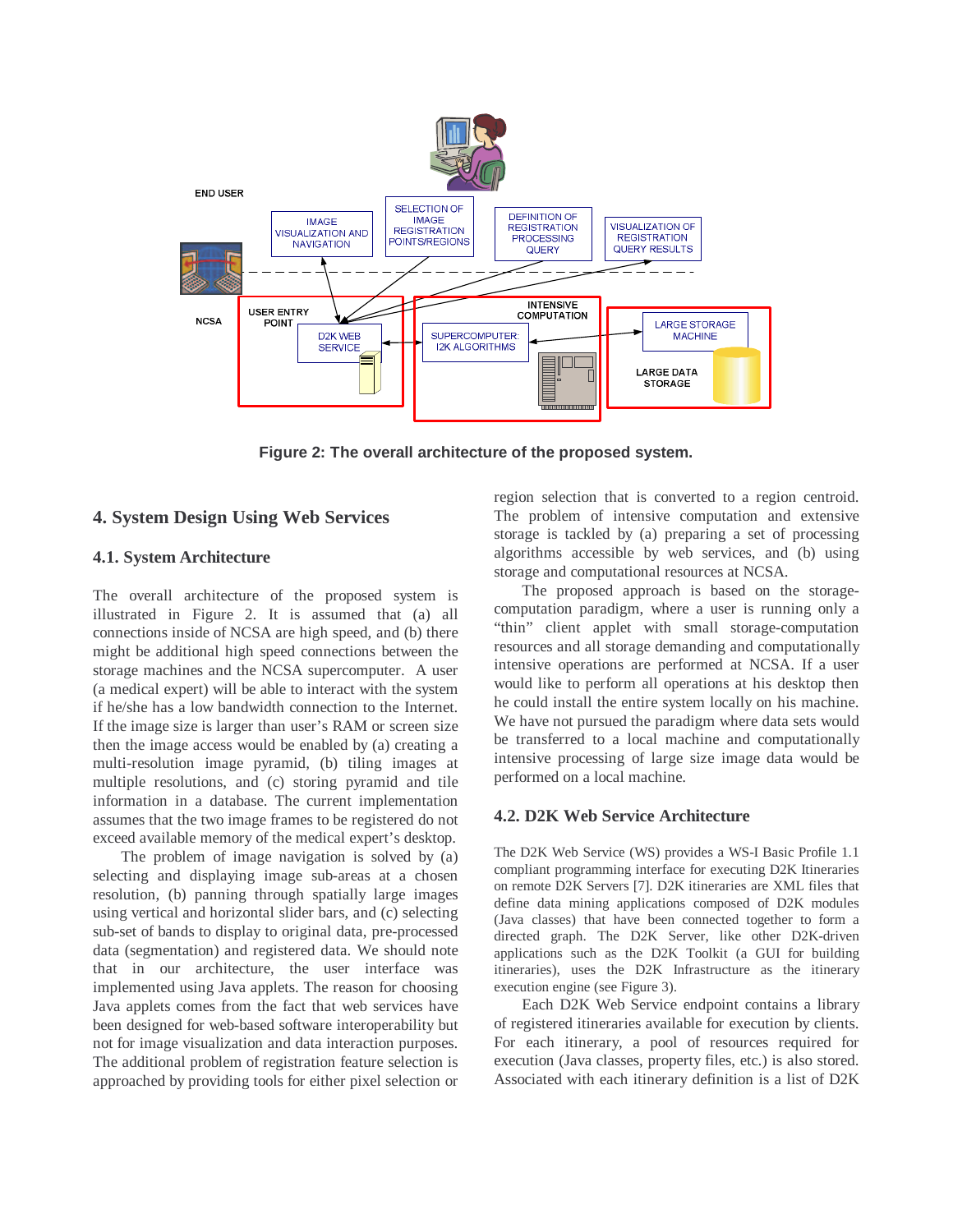

**Figure 3: D2K component architecture** 

Servers that are eligible to process it. When service clients submit job requests, the D2K Web Service automatically handles the brokering of execution to an appropriate, and available, D2K Server. In return, the D2K Server requests from the D2K Web Service the resources it will need to process the job. While a job is processing, the D2K Web Service monitors its progress and persists any results that are produced. All communications between the D2K Web Service and D2K Servers occur over transmission control protocol (TCP) socket connections using D2K specific protocols.

### **4.3 Tradeoffs of System Design**

When designing the prototype we tried to optimize the system so that an end user (the medical expert) would have a responsive system that would show the most upto-date information with a limited amount of resources used. We considered the following tradeoffs:

**(1) Image data transfer:** Image transfer can be executed as a transmission of the full size image vs. the use of image pyramids [1], [2], in which the system would load the image as needed, for example, when a user zoomed in/out of the image and panned around the image. In general, medical images can be large in size. In our test case, we worked with images that are approximately 1300 x 2700 pixels, but could potentially be larger. Using image pyramids will reduce the initial transfer of data but will continuously download data of the image tiles.

**(2) Image segmentation computation:** Segmentation of the input images can be performed on a server side or on a client side. We segment the input images in order to improve registration accuracy by replacing a pixel location with a more reliable region centroid location. The segmentation could be performed before a user selects a region (segmentation results have to be transferred) or after a user chooses a location to segment locally (computation has to occur on a client side). Segmentation on the client side is a CPU intensive task. Segmentation on the server will reduce the client CPU time but will increase the image size that needs to be transferred.

**(3) Image compression:** Medical image data can be transferred compressed or uncompressed. Transferring compressed input images will result in smaller data transfer, but will require some client CPU time to decompress the images. Transferring uncompressed images will increase the data transfer requirements. In our prototype, compressed images led to a size reduction from 15.3Mb to 2.27Mb.

**(4) Image transformation:** Computation of image transformation parameters and the transformed images can occur on a client side or on a server side. Once the expert has selected at least three points or regions in each image, we can calculate the image transformation parameters for an affine transformation and transform one image into the coordinate system of the other image. If the computation is performed on a client side, then there would be less network traffic but higher demands on the CPU usage on the client side. If it is performed on a server side, then there would be less CPU usage on a client side but more network traffic to transfer transformed image data.

In our application scenario, the objective was to create a prototype that would be very responsive to a medical expert, and it would not require significant computational resources on a client side. Thus, we tried to minimize the computer requirements for a medical expert and leverage the virtually unlimited resources of NCSA. Table 1 lists the tradeoffs we have considered during the system design. Our tradeoff considerations revolved around the following metrics: (1) CPU time on a client side, (2) RAM on a client side, (3) bandwidth for image transmission, and (4) an overhead associated with number of queries. According to Table 1, we chose the options that would limit the resources at the client (UIC) side. Our final choices were (1) to transfer full images, (2) to perform segmentation on a server side, (3) to use image compression before sending data, and (4) to compute image transformation parameters and transformed images on a server side. The images used in our prototype were small enough in size to fit into RAM memory of a standard desktop computer, and hence we decided not to use the image pyramids.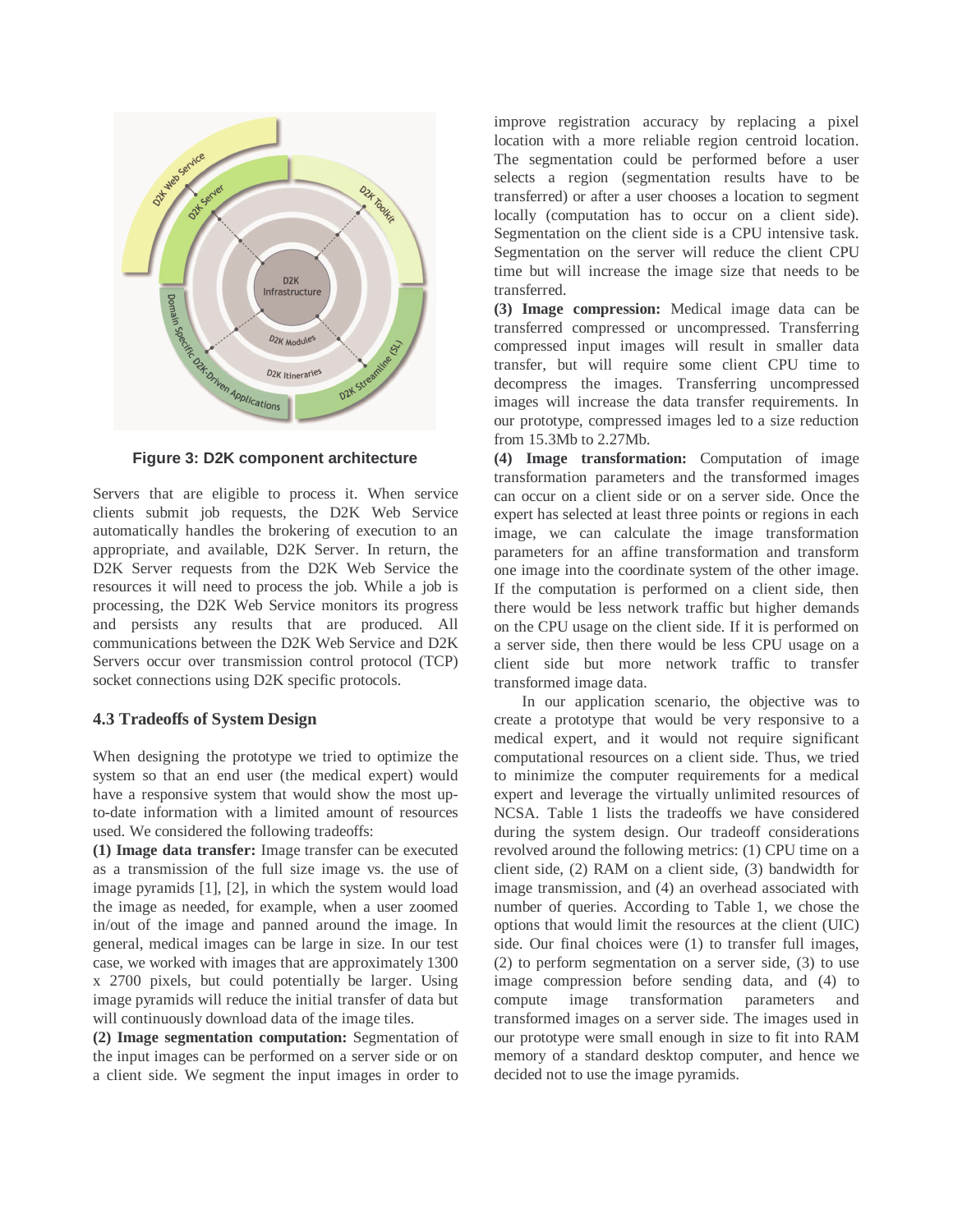**Table 1: Tradeoffs considered during a prototype system design using web services for 3D volume reconstruction. C refers to a constant, + indicates increase and – is decrease. Multiple + or – symbols indicate the magnitude of the value specified in each column.** 

|                                   | Client<br><b>CPU</b> | Client<br><b>RAM</b> | Bandwidth | $#$ of<br><b>Oueries</b> |
|-----------------------------------|----------------------|----------------------|-----------|--------------------------|
| Image Pyramid                     | C                    |                      | $^{++}$   |                          |
| Client does<br>Segmentation       | $^{+++}$             |                      |           |                          |
| Compression                       |                      |                      |           |                          |
| Transformation<br>on client side. | $^{+++}$             |                      |           |                          |

#### **4.4 Prototype Solution**

The prototype solution is available at http://i2k.ncsa.uiuc.edu/MedVolume/. We have tested the prototype with the Microsoft Internet Explorer 6.0 using the Sun Java Runtime Environment (JRE) 1.4.2 browser plugin. The left lower corner of the browser conveys messages about the execution steps, e.g., Applet ncsa.uic.RegistrationApplet started. A user can select image frames to register using the drop down menu with image names. Selected images are compressed at NCSA site, transferred to a client site, decompressed and displayed in the image panels (see Figure 4).

After selecting at least three pairs of matching points/segments, the compute button is enabled and the D2K Web Service machine can be contacted. If an image panel is in the point selection mode then the left mouse click will define the pixel location to be used for registration. If an image panel is in the segment selection mode then the left mouse click will be replaced with the centroid location of the segment that contains the mouse click location. Selection of registration points using the centroid feature approach is illustrated in Figure 5.

After launching web services by pressing the button "Compute", a new Java window labeled "Executing Job" will appear containing information about the compute job while the affine transformation parameters are computed. When the job is completed, the button "View Results" becomes active and the results can be visualized on the client side as it shown in Figure 6. The visualization will contain a seven band image that was sub-sampled in order to decrease the file size. The seven band image contains the original left image bands, the transformed right image bands, and one black band for visualization purposes.



**Figure 4: Image selection menu.** 

If the registration accuracy is satisfactory to the medical collaborators then they record the job ID number displayed in the top section of the screen. This ID number allows computer scientists at NCSA to retrieve the points associated with the correct registration session and complete the 3D volume reconstruction. Based on the set of points selected by medical experts and saved at NCSA, multiple confocal laser scanning microscope sub-volume are transformed into a reference coordinate system at NCSA and the 3D volume reconstruction results are posted for downloading at an ftp site or a web site.

### **5. Summary**

In this paper, we presented a prototype solution for 3D medical volume reconstruction that was used in practice by UIC and NCSA collaborators. We overviewed the 3D volume reconstruction problem requirements, the architecture of the developed prototype system using web services and the tradeoffs of our system design.

In a summary, the web services based approach provides two major advantages. First, a user will be able to perform computationally intensive image operations (a) with large size image data and (b) with sophisticated 3D volume reconstruction analysis methods. Furthermore, a user will not have to invest into (a) computational and storage resources and (b) development of complicated analysis software. Second, the currently advertised interoperability feature of web services will enable us in the future (a) to customize system front end (graphical user interfaces (GUI) for the user entry point) without changing system back end (complex algorithms that perform desired computations), (b) to upgrade algorithms and fix software bugs without any involvement of a user, and (c) to integrate distributed web services that will be available on the Internet.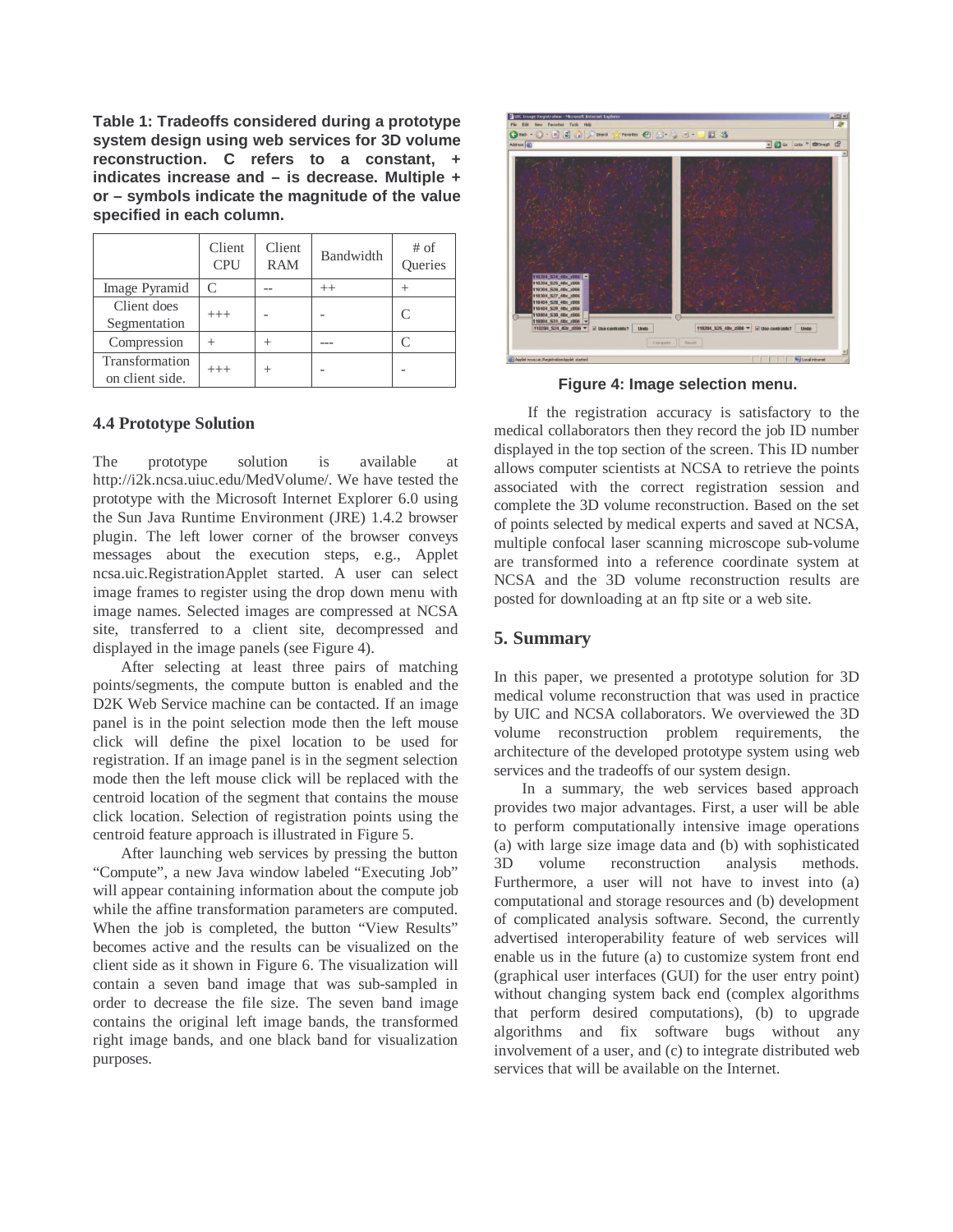

**Figure 5: Selection of registration points using the centroid feature approach. Note that subareas the large images in Figure 4 are shown. ("+" marks represents the region centroids)** 

| <b>Executing Job</b>    |                     |  |  | $ \Box$ $\times$ |  |  |
|-------------------------|---------------------|--|--|------------------|--|--|
| <b>Job Information</b>  |                     |  |  |                  |  |  |
| Job ID:                 | 3564                |  |  |                  |  |  |
| <b>Submitted:</b>       | 2004-52-21 02:52:33 |  |  |                  |  |  |
| <b>Started:</b>         | 2004-52-21 02:52:35 |  |  |                  |  |  |
| <b>Finished:</b>        | 2004-53-21 02:53:03 |  |  |                  |  |  |
| <b>Job Status: Done</b> |                     |  |  |                  |  |  |
| <b>Result:</b>          |                     |  |  |                  |  |  |
|                         |                     |  |  |                  |  |  |

## **6. Acknowledgement**

**Figure 6: Job execution window after pressing the button "View Result".** 

This material is based upon work partially supported by the National Laboratory for Advanced Data Research (NLADR) and the National Institute of Health under Grant No. R01 EY10457. The on-going research is collaboration between the Department of Pathology, College of Medicine, University of Illinois at Chicago (UIC) and the Automated Learning Group, National Center for Supercomputing Applications (NCSA), University of Illinois at Urbana-Champaign (UIUC). We acknowledge NCSA/UIUC support of this work.

## **7. References:**

[1] A. Rosenfeld, "Multiresolution Image Processing and Analysis." Springer-Verlag, New York 1984.

[2] V. Cantoni and S. Levialdi, "Pyramidal Systems for Computer Vision." *NATO ASI Series, Series F: Computer and Systems Sciences,* Vol. 25., Springer-Verlag, New York 1986.

[3] N. Leavitt, "Are Web Services Finally ready to Deliver?" *IEEE Computer*, Computer Society, pp. 14-18, 2004.

[4] T. Yunck, B. Wilson, A. Braverman, E. Dobinson and E. Fetzer, "GENESIS: The General Earth Science Investigation Suite" *The fourth annual NASA's Earth Technology Conference,*2004.

URL:http://www.esto.nasa.gov/conferences/estc2004/papers/a1 p1.pdf and http://genesis.jpl.nasa.gov/zope/GENESIS

[5] B.D. Wilson, "GENESIS SciFlo: Enabling Multi-Instrument Atmospheric Science Using Grid Workflows," *poster SF31A-0716 0800h at American Geophysical Union (AGU) Fall*